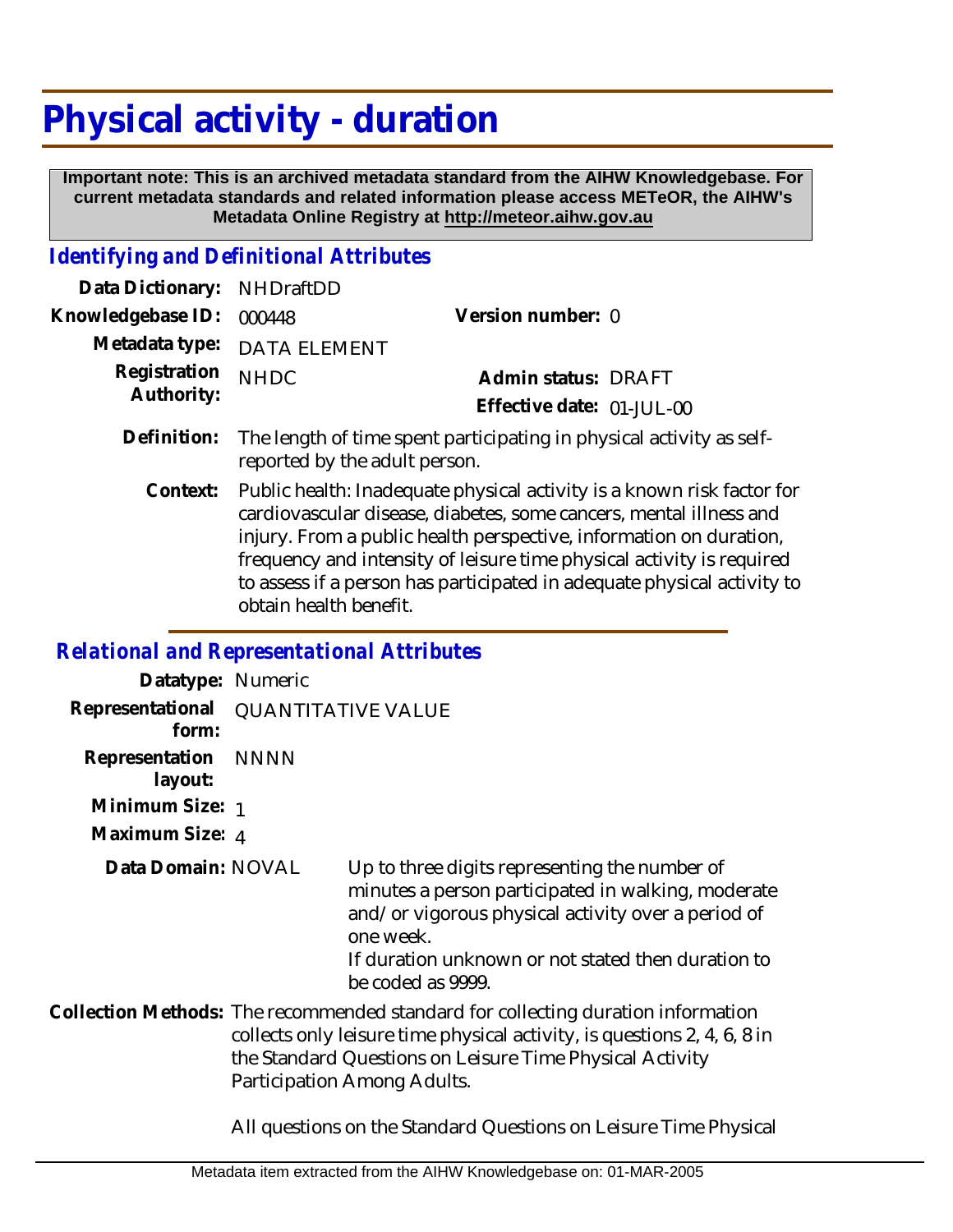|                                  | Activity Participation Among Adults are answered based on self-<br>report. This questionnaire asks respondents participation in<br>physical activity during the previous week. The Standard<br>Questions on Leisure Time Physical Activity Participation Among<br>Adults are designed for individuals aged 18 years and over. |  |
|----------------------------------|-------------------------------------------------------------------------------------------------------------------------------------------------------------------------------------------------------------------------------------------------------------------------------------------------------------------------------|--|
|                                  | Currently, there is no Australian instrument that collects<br>occupational physical activity.                                                                                                                                                                                                                                 |  |
|                                  | The Expert Working Group for the Measurement of Physical<br>Activity are currently developing an instrument suitable for the<br>collection of occupational physical activity.                                                                                                                                                 |  |
|                                  | Related metadata: relates to the data element concept Physical activity version 0<br>is used in conjunction with Physical activity - frequency version 0<br>is used in the calculation of Physical activity - health benefit version<br>0                                                                                     |  |
|                                  | is used in conjunction with Physical activity - intensity version 0<br>is used in conjunction with Physical activity - type version 0                                                                                                                                                                                         |  |
| <b>Administrative Attributes</b> |                                                                                                                                                                                                                                                                                                                               |  |
|                                  | Source Document: Standard Questions on Leisure Time Physical Activity<br>Participation Among Adults (1999)                                                                                                                                                                                                                    |  |
|                                  | United States Department of Health and Human Services 1996.<br>The Surgeon General's Report on Physical Activity and Health.<br>Washington: US Government Printing Office.<br>Source Organisation: Australian Institute of Health and Welfare (AIHW)                                                                          |  |
|                                  |                                                                                                                                                                                                                                                                                                                               |  |
|                                  | Comments: Where this information is collected by survey and the sample<br>permits, population estimates should be presented by sex and 5-<br>year age groups. Summary statistics may need to be adjusted for<br>age and other relevant variables.                                                                             |  |
|                                  | It is recommended that in surveys of physical activity participation,<br>data on age, sex, other socio-demographic variables and, where it is<br>possible and desirable to do so, that data on knowledge of and<br>attitudes toward physical activity may also be collected.                                                  |  |
|                                  | It is also recommended that when physical activity is investigated<br>in relation to health, data on other risk factors including<br>overweight and obesity, smoking, high blood pressure and alcohol<br>consumption should be collected.                                                                                     |  |
|                                  | International physical activity data collection instruments are                                                                                                                                                                                                                                                               |  |
|                                  |                                                                                                                                                                                                                                                                                                                               |  |